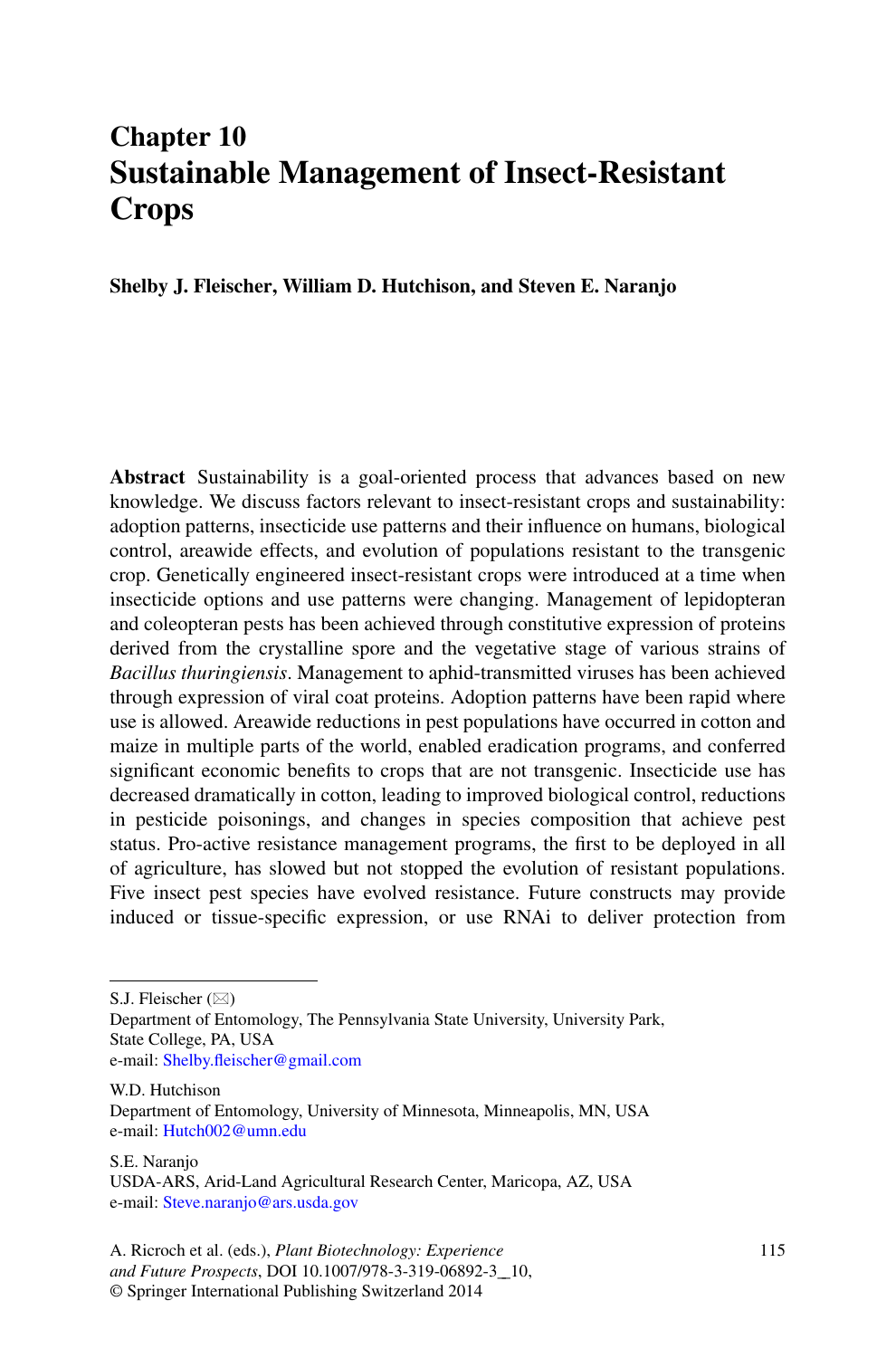insect pests. Constructs that alter plant metabolism, to achieve drought tolerance, nitrogen-utilization, or biomass conversion efficiency, may also affect insect populations and communities. Sustainable management of insect-resistant transgenic crops requires consideration of regional effects of both densities and genetics of mobile target insect populations. The underlying assumption of IPM, that multiple and diverse management tactics are more sustainable, continues to be highly relevant, and necessary, to maintain the utility of transgenic crops, to manage the wider community of species relevant to agroecosystems, and to enable agriculture to adapt to change.

**Keywords** IPM • Areawide • *Bacillus thuringiensis* • Insecticide • Resistance

# **10.1 Introduction**

Genetically engineered crops with resistance to insects or insect-vectored viruses have been used on over a billion acres worldwide since 1996. Commercial plantings include cotton, maize, potato, papaya and squash; potential commercial lines also exist for broccoli, eggplant, rice, and plum. Genes have targeted above- and below-ground herbivores from two taxonomic orders of insects, and successfully managed aphid-transmitted viruses. All of these examples—indeed, any change in plant phenotype—affect both the cropping system and the insect populations and communities that utilize those crops. The practice of Integrated Pest Management (IPM), rooted in the science of applied ecology and entomology, provides our context for describing effects on insect populations and communities. Here, we briefly summarize IPM and applied entomology concepts and existing transgenic crops, then discuss opportunities and challenges for their sustainable management at field, landscape, and regional scales.

# *10.1.1 Insect Resistance Traits*

Insect resistance has been categorized as conferring antibiosis, antixenosis, or tolerance. Antibiosis traits directly reduce fitness of the insect, such as decreasing survivorship, prolonging development, or reducing fecundity. Plant expression may be continuous or induced (expressed in response to specific stimuli). Current commercially deployed transgenic crops that express proteins from *Bacillus thuringiensis* express constitutive antibiosis. The concentration of these proteins, however, varies within the plant, through time as the plant develops and senesces, and across the landscape depending on adoption patterns. The interaction of the protein concentration with the degree to which it affects insect fitness is critical to both effectiveness and sustainability of insect resistant crops. Engineering crops with induced antibiosis may be deployed in the future. Induced proteins would affect the spatio-temporal dynamics of insect exposure, and thus the selective pressure for resistance.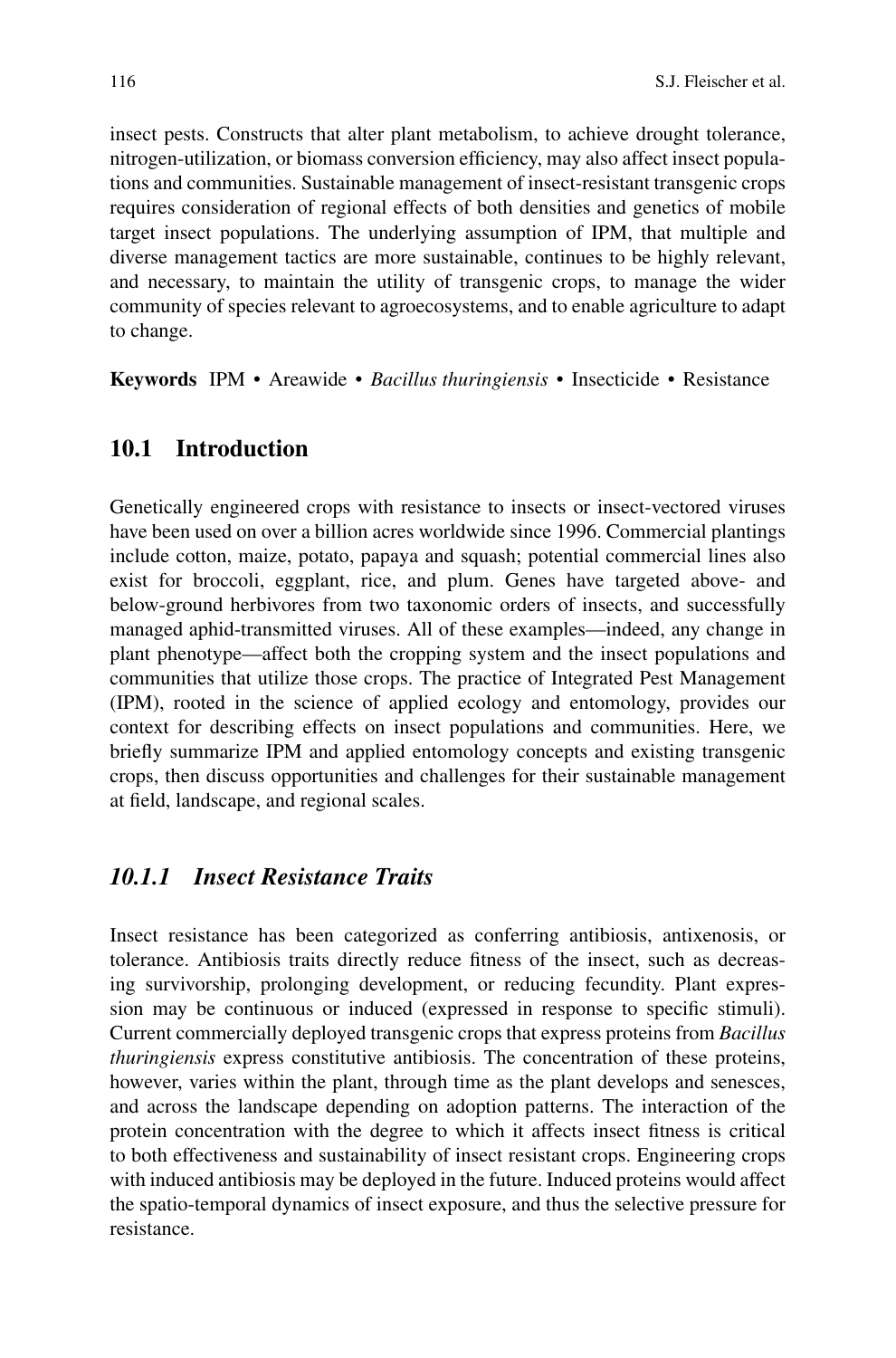The additional categories—antixenosis and tolerance—also affect insect populations. Antixenosis refers to phenotypic traits that affect insect behavior, and tolerance refers to traits that affect the way in which the plant allocates resources to compensate for pest attack: for example, compared to older cultivars, modern cultivars of maize may produce higher grain yields in the presence of low to moderate amounts of stem-boring by lepidopterans ( $=$ caterpillars) due to a wide range of structural and biochemical traits that compensate for damage. Both the transgene that, for example, reduces survivorship of an herbivore, and other phenotypic traits that influence insect behavior and plant resource allocation, are integrated into elite hybrids during modern plant breeding. In addition, when considering insect-resistant crops in the future, it is important to realize that traits that may not be directly targeting insects, such as drought-tolerance or nutritional content, may also affect insect populations and communities through their affects on insect behavior and fitness.

# *10.1.2 Insecticides and Their Integration into IPM*

Genetically engineered plants with insect resistant traits were commercialized while the types and availability of commercial insecticides were changing rapidly. Advances in insect physiology, toxicology, and formulation technology led to improved targeting and delivery of insecticidal molecules. Increased ecological and human safety is achieved, in part, through development of selective insecticides. Today's insecticides are classified into 26 chemical classes, and multiple subclasses, on the basis of their modes-of-action, defined globally.<sup>[1](#page-2-0)</sup>

Insecticides made from the microbe *Bacillus thuringiensis* (*B.t*.) achieve high levels of selectivity. This microbe produces biodegradable protein crystals (termed Cry proteins), with typically three components (termed domains) during sporulation; some strains also produce additional insecticidal proteins during vegetative growth (termed vegetative insecticidal proteins, or VIPs). The Cry proteins separate into their domain subunits in the micro-environmental conditions of the insect gut, and subunits bind to protein receptors on the microvilli of the insect midgut lining. Effective binding results in pore formation and osmotic shock, which is followed by septicemia of the insect, probably involving microbes beyond the *B.t*. species. Selectivity is achieved through specificity of micro-environmental conditions, and binding properties of specific Cry proteins with specific receptor proteins, all associated with the insect gut. While the degree of selectivity varies, and thus some non-target species can be affected, high degrees of selectivity are common, often at the species level. Thus, a given Cry protein may be effective on one species of caterpillar but not a related species of caterpillar. Furthermore, effectiveness often

<span id="page-2-0"></span>[<sup>1</sup>www.irac-online.org](www.irac-online.org)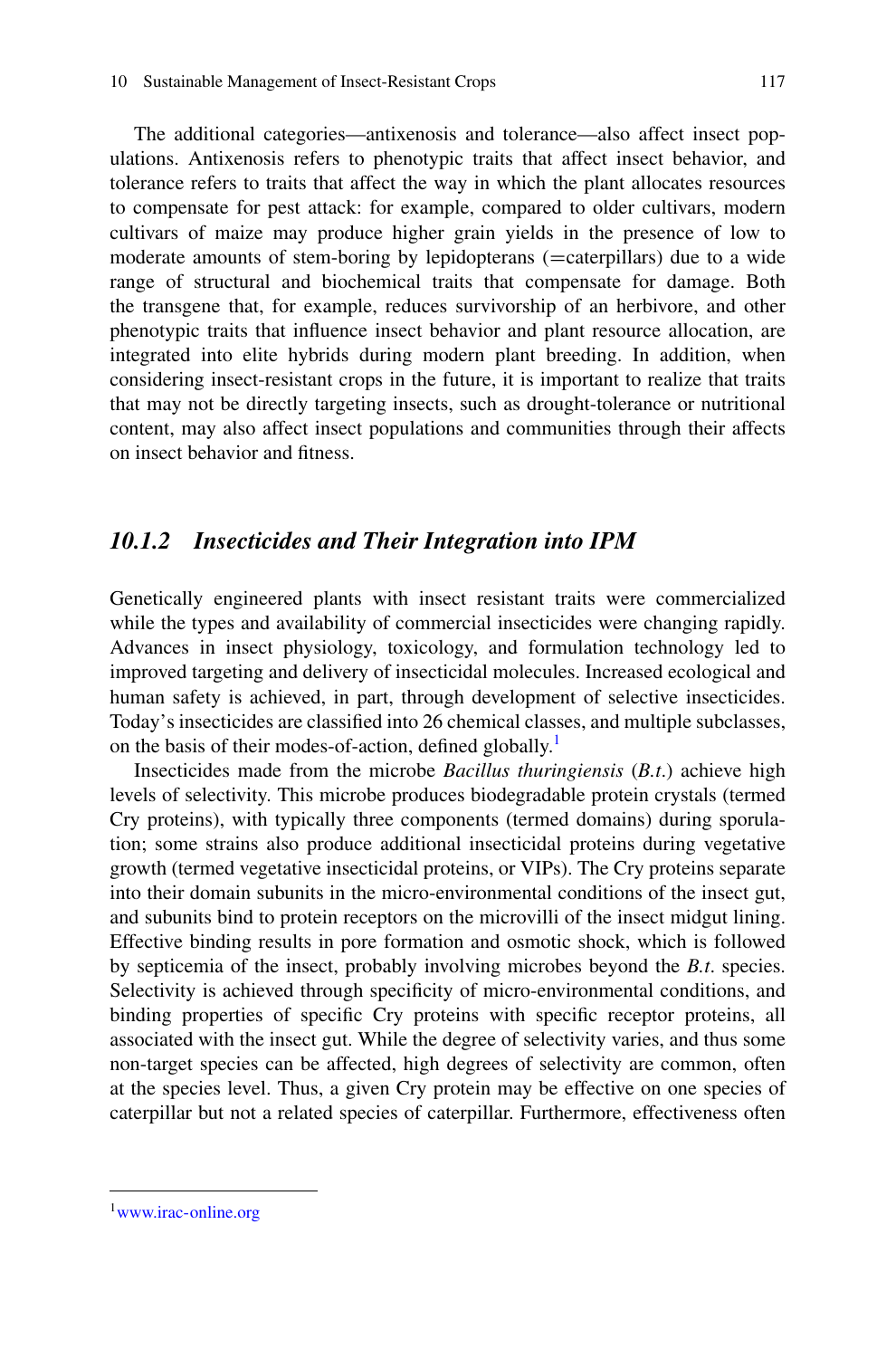varies with the life stage of an insect. Many *B.t*. materials need to be acquired by immature (larval) life stages, and are viewed as larvicides. Selectivity is further achieved through the requirements needed to deliver the protein to the target site: acquisition must be through ingestion, in contrast to modes-of-action that can be delivered through contact.

Over 250 insecticidal proteins have been recognized from *B.t*. The Cry proteins are classified by their amino acid sequence, with 67 major groups (Cry1 through Cry67), and additional subgroups defined by their evolutionary similarities.<sup>[2](#page-3-0)</sup> For example, Cry1Ab, commonly used in agriculture, refers to category 1, subgroup A, and an additional subgroup b within A. Sprayable formulations of a few *B.t*. groups have been used for over 70 years in agricultural production, protection of stored grain, and mosquito control. Agriculturally relevant formulations have been derived from *B.t. kurstaki* (isolates produce CryIAb, Cry1Ac, or Cry2Aa,); *B.t. aizawai* (isolates produce Cry1Aa, Cry1B, Cry1Ca, or Cry1Da); *B.t. san diego* or *tenebrionis* (isolates produce Cry3Aa), and *B.t. kumamotoensis* (isolates produce Cry3Bb1). When *B.t*. is used as sprayable formulations, typically produced in fermentation culture, the *B.t*. insecticides require precise targeting because microbes can be sensitive to solar irradiation and they require ingestion by early insect life stages. By 1987 transgenic plants had been created that produced Cry proteins. This enabled efficient targeting of insects through ingestion by immature insect life stages. Commercial lines were first available in 1995.

The integration of insecticides with other tactics for insect management, notably biological control, driven by problems of resistance and additional species achieving pest status, was a primary basis for the emergence of Integrated Pest Management (IPM) programs during the last half of the twentieth century. An underlying assumption is that multiple and diverse management tactics are more sustainable when applied as a package than any one would be when relied on in isolation. A classic IPM pyramid (Fig. [10.1\)](#page-4-0) shows a base, designed to minimize the effect of a pest upon the crop, built from knowledge of pest biology and ecology, biological control, host plant resistance, cultural control, and landscape factors. Monitoring, decision-making, and the use of insecticides in response to economically threatening population densities that have developed despite avoidance tactics are used in IPM. Insect resistance management (IRM) —efforts to delay the evolution of resistance is also now formally integrated into IPM programs. Management may be at the field scale, or at larger geographic scales. Areawide management programs strive to remove, reduce, or slow the geographic expansion of pest populations at wide geographic scales. One way to focus the debate about the use of *B.t*.-transgenes is to ask if they represent host-plant resistance, or pro-active deployment of an insecticide. Both are true.

<span id="page-3-0"></span> $2$ www.lifesci.sussex.ac.uk/home/Neil\_Crickmore/B.t.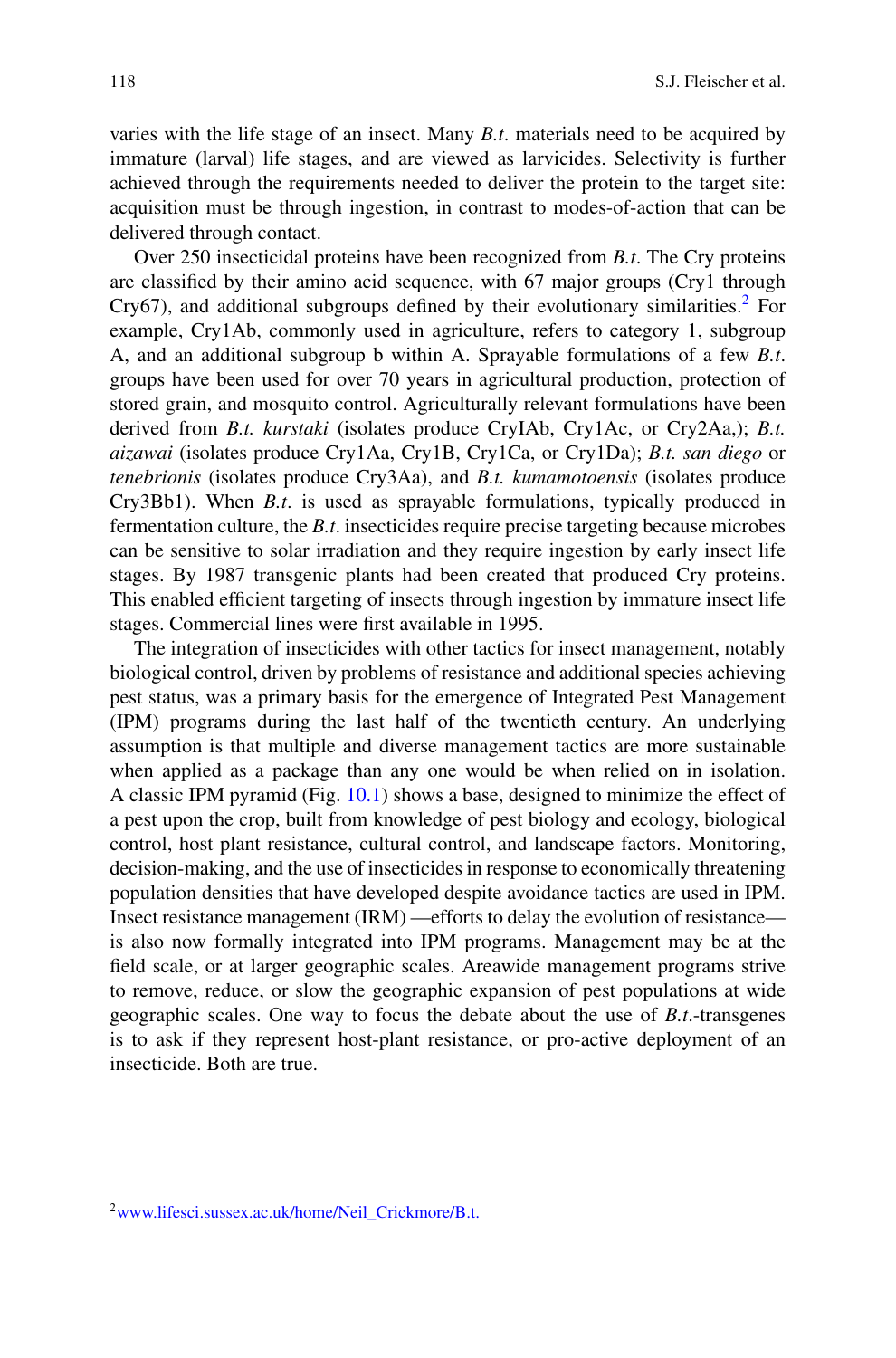<span id="page-4-0"></span>

# **10.2 The Emergence of Insect-Resistant Crops, Pyramids, Stacks, and Coupled Technologies**

During the breeding process that leads to transgenic insecticidal plants, genes are isolated, connected to markers, and inserted into plants. The final construct after successful insertion is called an event, and government registrations are issued for specific events. Early constructs, and those still in use in some crops today, include a single event which codes for a single protein, such as Cry1Ab or Cry1Ac. Constructs can also be pyramided with multiple genes targeting the same pest (or a slightly overlapping group of related pest species), to broaden its activity and reduce the likelihood of resistance, or stacked with other traits such as herbicide tolerance. Pyramided constructs generally have different modes-of-action targeting the same species, and are replacing single gene plants because of their increased effectiveness. For example, the MON89034 event is a pyramided stack which codes for two Cry proteins, Cry1A.105 and Cry2Ab, targeting a group of lepidoterans. Increasingly, the insecticidal trait, conferred with either a single gene or through a pyramided event, is being stacked with events that confer herbicide tolerance.

Sweet corn provides a simple example. In the U.S., cultivars with the Bt11 event that codes for Cry1Ab have been in use since 1996. By 2012, cultivars became available with vector stacks that code for the Cry3Bb protein which confers resistance to rootworm larvae, plus CP4 which provides tolerance to glyphosate herbicide. Also, within the same cultivar, pyramided vector stacks became available in 2012 that produce Cry1A.105 and Cry2Ab, which provide resistance to several additional caterpillar species through different modes-of-action, and cultivars that include expression of VIPs are projected for commercial deployment soon.

Field maize presents a much wider array of transgenic cultivars. A summary in 2010 showed sources from 5 commercial enterprises provided 22 trait groups, some of which involve licensing agreements among several companies. All but one of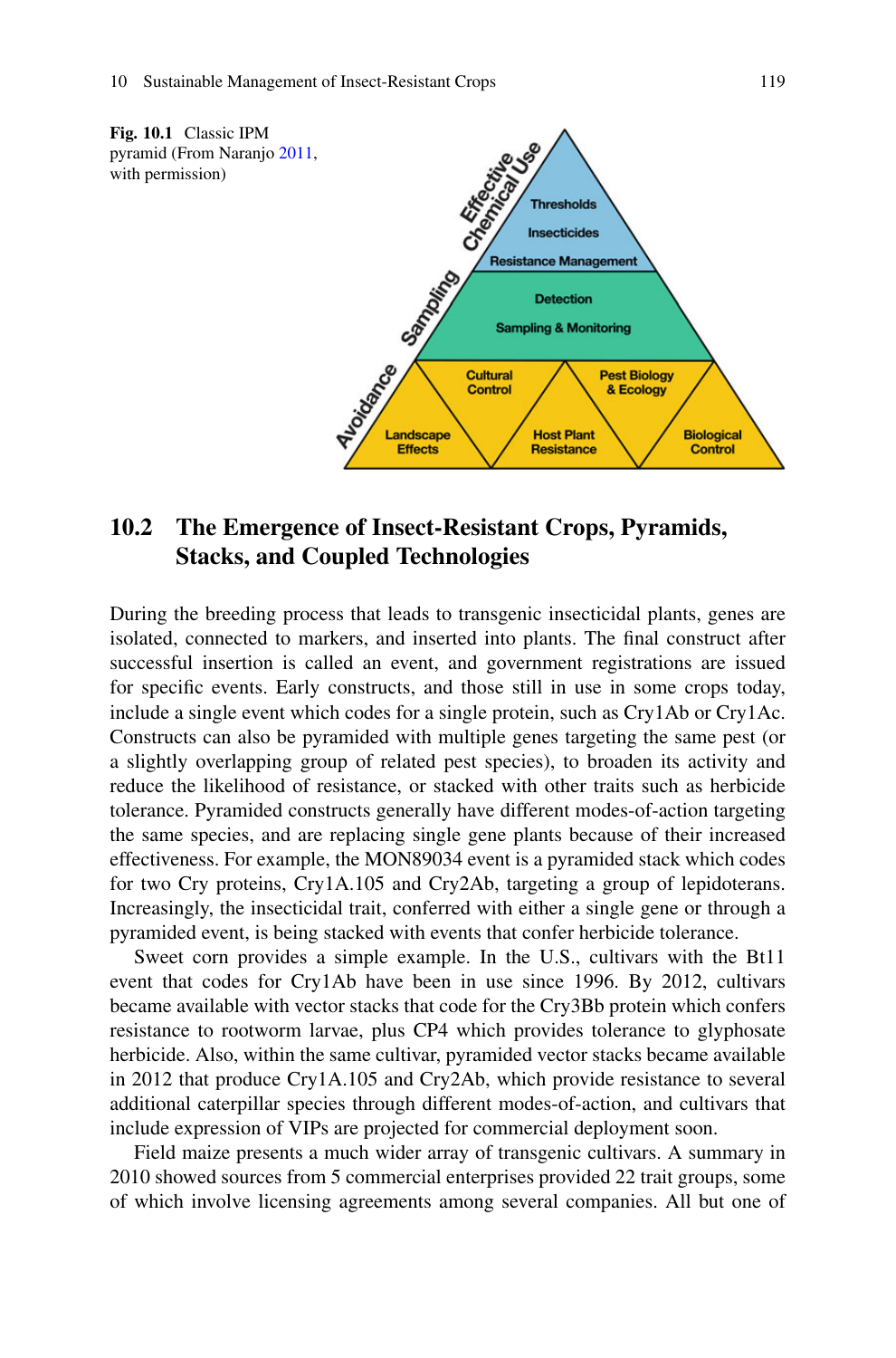these cultivars stacked insect resistance with herbicide tolerance. Insect resistance was conferred with nine different proteins, either singly, stacked, or pyramided in varying combinations, ranging up to five proteins aimed at insect pests from two different taxonomic orders. The range of Cry proteins expressed includes several from the Cry1A group, at least one Cry1F and one Cry2, several from the Cry3 group, and cultivars that express VIPs. Early cultivars provided resistance to moths in the family Crambidae. Newer stacks add resistance to several moth species in the family Noctuidae, and/or larval stages of beetles in the family Chrysomelidae with Cry3 proteins. Cry3 proteins had been introduced earlier, in potatoes in the mid-1990s, to control another Chrysomelidae species (Colorado potato beetle), and later potato cultivars included traits that conferred resistance to several aphid transmitted viruses, however these cultivars are not currently in use.

Simpler stacked and pyramided constructs are found in cotton, primarily because they target only lepidopteran pests. The initially introduced events were grown in a number of countries, and expressed a single Cry protein  $(Cry1Ac)$ . Cry1Ac was then pyramided with either Cry1F or Cry2Ab2 to provide for better resistance management and to enhance the spectrum of efficacy within the lepidopteran group. China and India have cultivated a few unique events including a Cry1Ab  $+$  Cry1Ac pyramid and a pyramid involving a fusion protein (Cry1A) combined with a cowpea trypsin inhibitor. The addition of VIPs to several current constructs is underway by several companies.

Notable among insect-resistant crops beyond maize and cotton, China is developing insect-resistant rice with stacked and pyramided constructs, reviewed in Chen et al. [\(2011\)](#page-12-1). As with maize and cotton, many of the insect-resistant events have been stacked with constructs conferring tolerance to several herbicides.

In addition to constructs modeled from proteins derived from *B.t*., insect management is influenced by constructs derived from viral coat proteins (see Chap. [13\)](http://dx.doi.org/10.1007/978-3-319-06892-3_13). Expression of those coat proteins result in activation of a plant immune response, mediated by small RNA molecules, providing protection against infection by the virus of origin. This strategy has been used to achieve control of papaya ringspot virus in papaya since 1997, and one or more strains of four viruses in squash or zucchini since 1994. Aphids transmit these viruses by first acquiring them from an infected host. The virions adhere to receptor proteins in the needle-like mouthparts of the aphid. In subsequent feeding probes by the aphid, the virions are injected into a new plant. Where aphids pose a threat of pathogen transmission, tolerance of aphid populations by farmers is very low, resulting in a higher incidence of insecticide use. In contrast, when aphids do not pose a threat of pathogen transmission, tolerance of aphid feeding itself can be very high, and aphid management tends to rely primarily on biological control through natural enemies and entomopathogenic fungi. There are multiple other plants for which insect-transmitted plant-pathogenic viruses or bacteria can be controlled using transgenic methods, including apple, potato, and plum, but these have not moved into commercial production.

In addition to management of insect-transmitted pathogens, RNA-mediated processes are being developed to target insects that are direct pests of the plant, and mites that are parasites of honeybees. These involve a different mode-of-action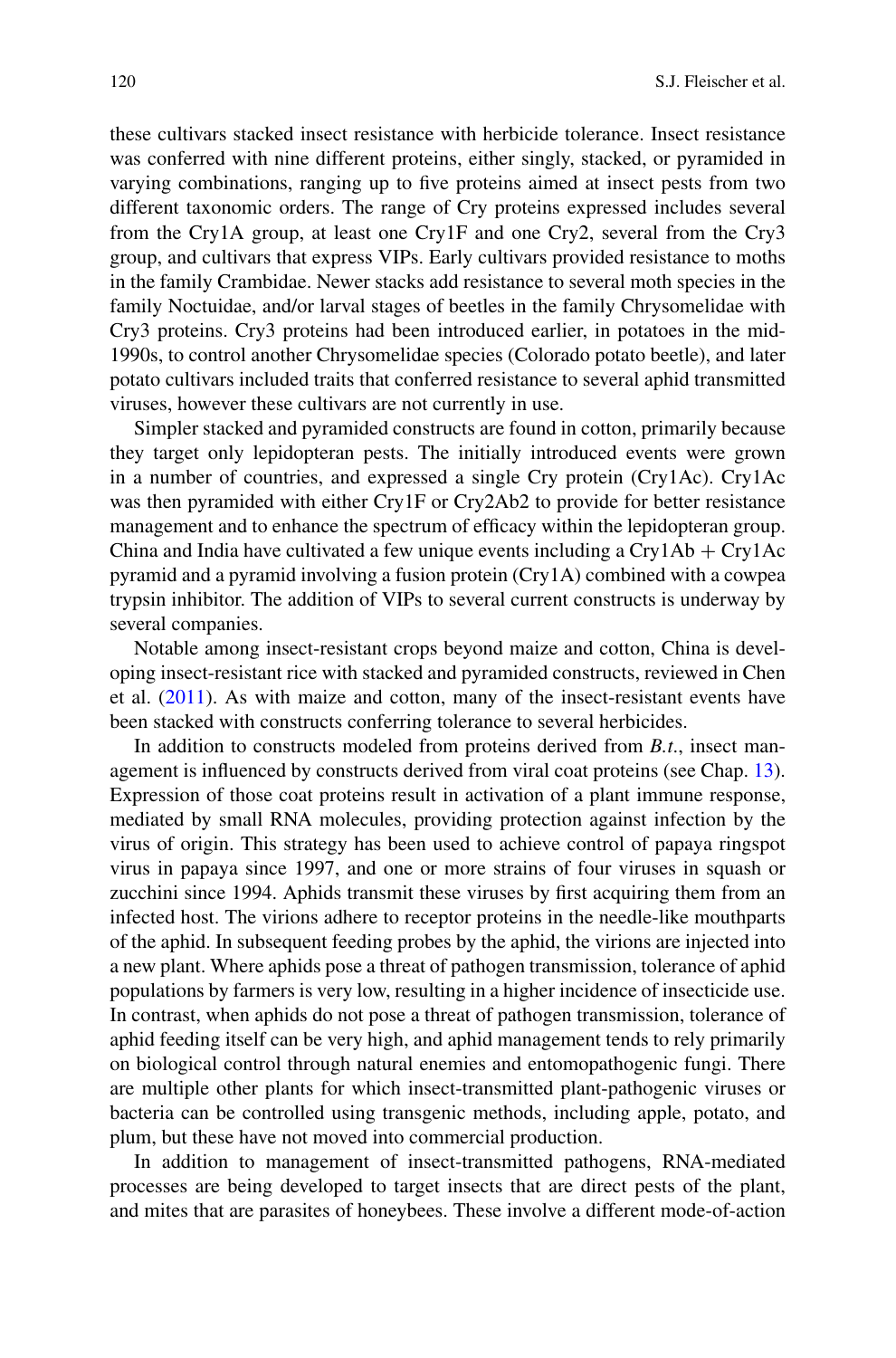than achieved with proteins. They can result in high degrees of specificity and can interfere with expression of specific genes in the insect (they are termed RNAi, for RNA-interference). Insect-resistant cultivars are also under development that stacks Cry or VIP proteins along with RNAi.

## **10.3 Sustainable Management of Insect-Resistant Crops**

The agroecosystems in which transgenic crops are introduced are dynamic, and components do not operate independently. Transgenic crops often involve coupled technologies, including stacks or pyramids of insect-resistant genes and stacks of herbicide-tolerant genes. Transgenic as well as some non-transgenic cultivars are increasingly (currently almost always in the U.S.) being coupled with systemic insecticidal seed treatments, and may include seed coatings to help with mechanized planting, to protect against soil-borne pathogens, or as biostimulants that aim to induce up-regulation of resistance genes. Sustainability, which we recognize as a process with inherent goals and values, is affected by all of these technologies and their interactions with socioeconomic factors. Here, we illustrate factors particularly relevant to insect-resistant crops and the broad definition of sustainability: adoption patterns, insecticide use patterns and their influence on human welfare and biological control, areawide effects, and evolution of insect populations that are resistant to transgenic crops.

#### *10.3.1 Adoption Patterns*

Adoption patterns are defined overwhelmingly by social, political and economic factors. In maize and cotton, adoption rates are among the highest for any agricultural technology in countries where they are allowed. By 2011, adoption rates in five of the six largest cotton producing countries exceeded 70 % and *B.t*.-cotton comprised over 60 % of the world's production. *B.t*.-maize comprised 67 % of the U.S. crop in 2012.<sup>[3](#page-6-0)</sup> Adoption of *B.t.*-sweet corn has been estimated at between 18 and 25 % among crops destined for fresh-market, but figures have not been available for the processing market. Adoption of transgenic papaya reached about 80 % in Hawaii, and 12 % of the squash in the U.S. utilized transgenes in 2005 (NRC [2010\)](#page-12-2). In contrast, commercial sales of *B.t*.-potato in the U.S. were halted after about 6 years. These cultivars had resistance to Colorado potato beetle and several viruses, but processors declined to accept market risk, and growers tended to adopt systemic neonicotinoid insecticides that were introduced at the same time (NRC [2010\)](#page-12-2). Neonicotinoid insecticides controlled a much broader array of insects and

<span id="page-6-0"></span>[<sup>3</sup>www.ers.usda.gov/data/biotechcrops/](www.ers.usda.gov/data/biotechcrops/)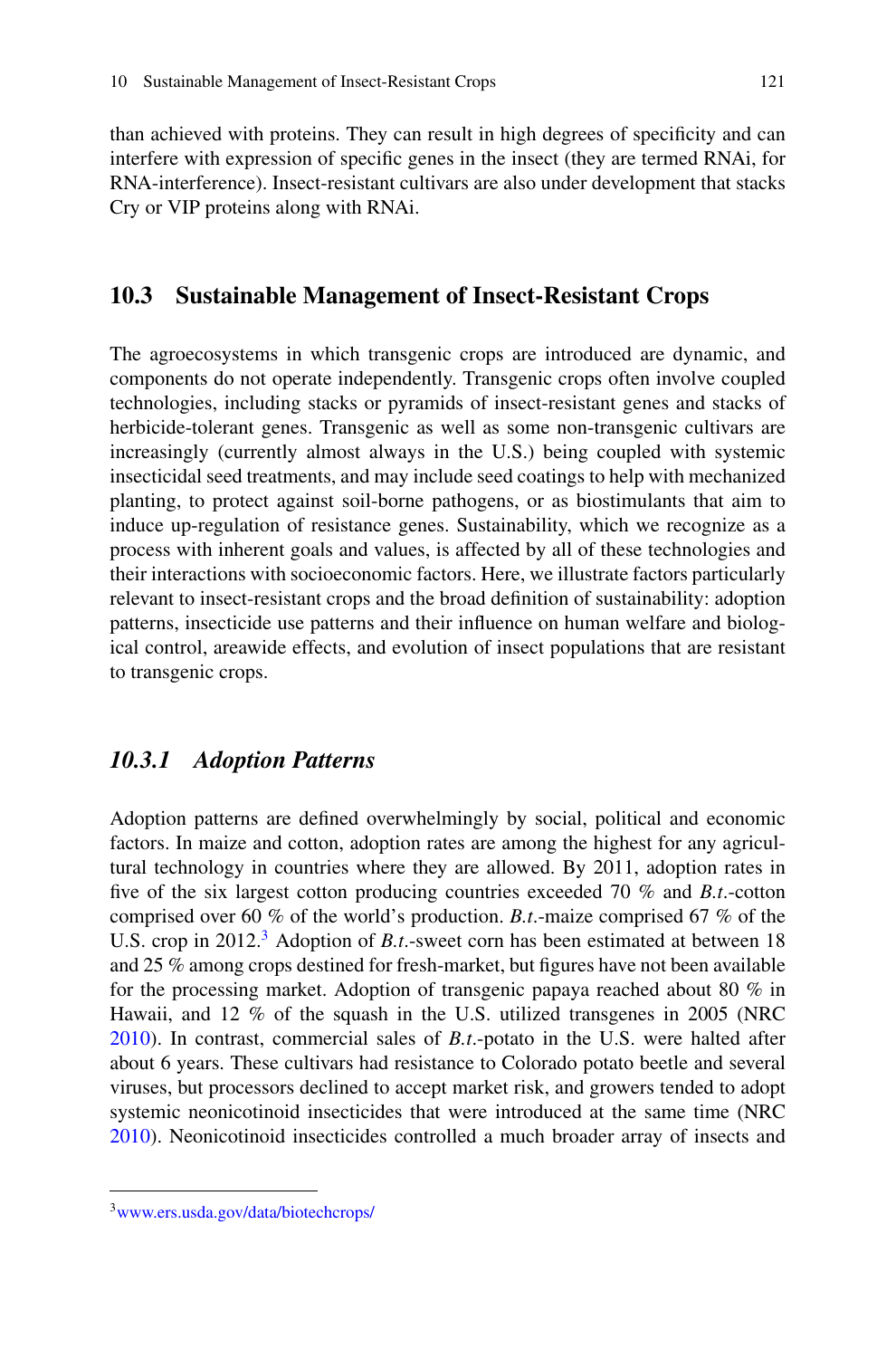thus were easier to use with a much wider array of potato cultivars. *B.t*.-eggplant for use in India to control stem borers has been developed into commercially useful lines, completed regulatory reviews, and is projected to dramatically reduce insecticide use. Multiple *B.t*.-crucifer crops have advanced to commercially relevant lines, within the context of international public-private partnerships, although to date none are being produced commercially (see Shelton et al. [2008](#page-12-3) for a good review of transgenic vegetables and fruit relevant to insect management). Market forces, political and business decisions, prohibitions, and labeling requirements, are among the primary factors slowing or stopping the commercialization of insectresistant transgenes in vegetable and fruit crops. Insect-resistance achieved with genetic engineering techniques is totally prohibited in certified organic production for any crop, although the same *B.t*. proteins can be sprayed onto the plant. In cotton and maize, adoption rates are being influenced by the interest growers place on stacked traits such as herbicide-tolerance or traits aimed at multiple insect species. Adoption is also being influenced by the availability of seed: in some examples, seed without transgenic traits, or without stacked traits, may be hard to obtain. In the future, adoption rates may decline in response to decreasing pest populations resulting from areawide effects, discussed below.

## *10.3.2 Insecticide Use*

Where insecticide inputs have been low on a per-acre basis prior to the adoption of transgenic cultivars, as in maize, changes in insecticide inputs are less clear, and may increase, in part due to the coupling of neonicotinoid seed treatments with transgenic crops. This coupling is a common, but not an inherent property of transgenic technology. Changes in use patterns are often driven by market factors interacting with factors driving the intensification of agriculture.

Insecticide use dramatically declined in cropping systems that were heavily dependent on insecticides prior to the introduction of transgenic crops, such as cotton. Reductions due to *B.t*.-cotton have been profound (Naranjo [2011\)](#page-12-0). Debates that consider values inherent in sustainability are incomplete if they ignore these reductions and their implications. *B.t*.-cotton has reduced insecticide active ingredient use by 170.5 million kilograms between 1996 and 2010, with an associated 26 % reduction in the environmental impact quotient (a measure of the pesticide's impact on the environment and human health) (Brookes and Barfoot [2012\)](#page-12-4). This has led to improved biological control of several pest species. Gains to human health can be dramatic when adoption of insect-resistant genotypes reduces insecticide use. Examples are well-documented in small-holder production systems. In India, where pesticide applications were reduced by 50 %, with larger reductions of the more toxic materials, *B.t*.-cotton is decreasing the incidence of pesticide poisonings by several million cases per year (Kouser and Qaim [2011\)](#page-12-5). Studies also document fewer pesticide poisoning events in China and South Africa. Reductions of insecticide exposure to farm-workers and insecticide poisoning are consistent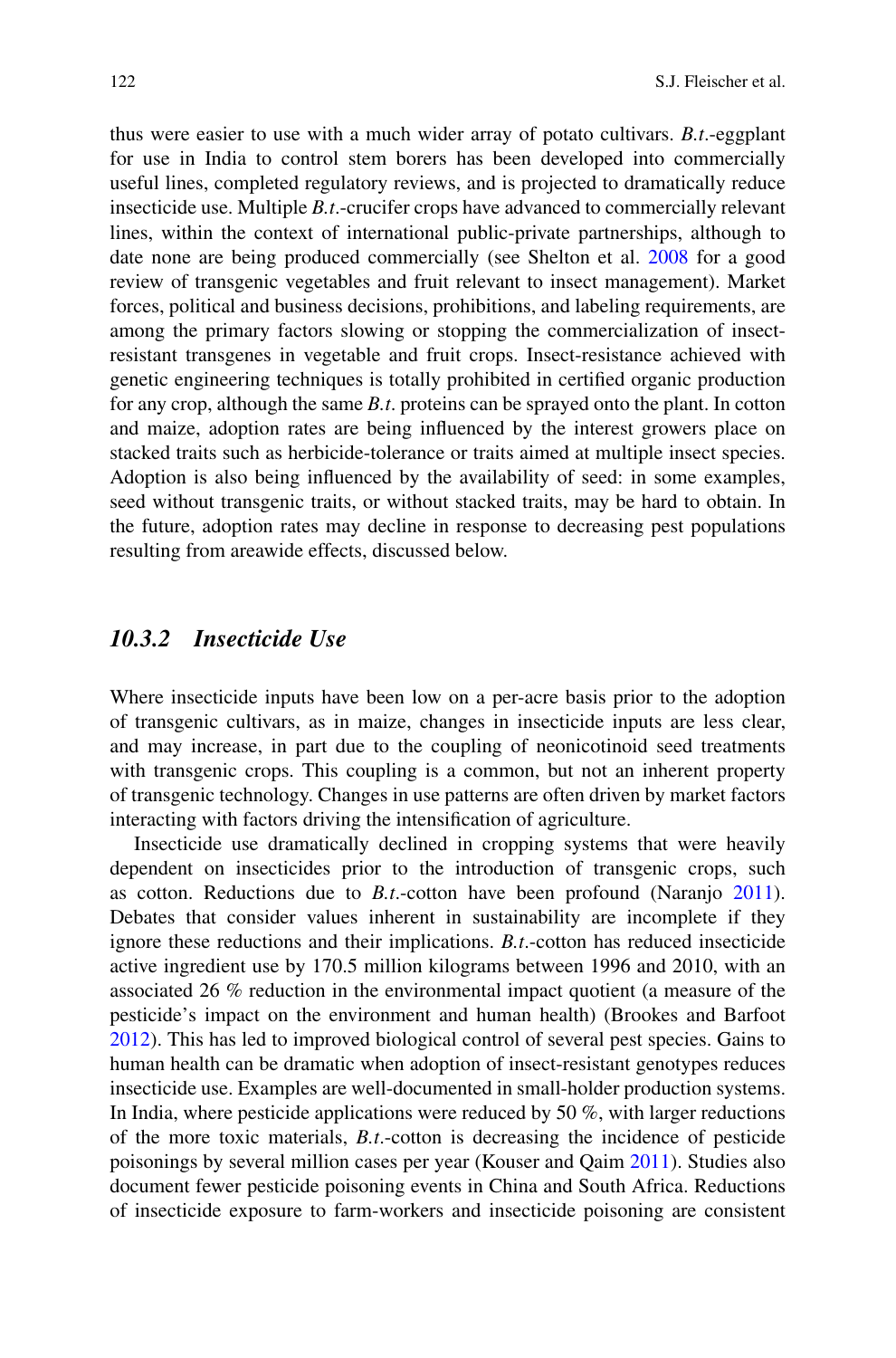with values embedded in the process of sustainability. Socio-economic studies, controlled for other factors, have also documented improved dietary quality and caloric value, along with reduced food insecurity, among smallholder households that adopted *B.t*.-cotton (Qaim and Kouser [2013\)](#page-12-6). The per-acre insecticide load is highest in vegetable and fruit crops, where manual labor is much more prevalent and insecticide problems related to human safety tend to be the most dramatic. Ironically, this is where market and regulatory forces are slowing development or adoption of insect-resistant transgenic cultivars. In a recent study in five US states across multiple years, *B.t*. sweet corn performed better and required fewer sprays than conventional sweet corn to meet market standards, thus reducing hazards to farm workers and the environment (Shelton et al. [2013\)](#page-12-7). Unfortunately, debates about sustainability or desirability of transgenic crops rarely elaborate on effects on farm-workers.

#### *10.3.3 Areawide Effects*

If females deposit eggs equally among cultivars, and the transgenic cultivar reduces survivorship, then the transgenic cultivar acts as a population sink. The degree to which it drives down populations depends on rates of insect dispersal and adoption of the transgenic cultivar. For pink bollworm, a specialist herbivore, Carriere et al. [\(2003\)](#page-12-8) showed adoption rates of about 65 % would drive down regional populations. Regional reductions have also occurred with polyphagous species, including *Heliothis virescens*, and to a lesser extent *Helicoverpa zea*, in cotton in the eastern U.S. In China, transgenic cotton dramatically reduced *Helicoverpa armigera* populations both in the cotton crop, and in the surrounding matrix of vegetable, corn, peanut, and soybean (Wu et al. [2008\)](#page-12-9). Even in the presence of complex cyclic dynamics, Hutchison et al. [\(2010\)](#page-12-10) documented how *B.t*.-maize reduced population growth rates of European corn borer, driving populations to historically low levels in large and multiple areas of the Midwestern U.S.

The areawide affects of *B.t.* plants are influencing IPM in ways relevant to values associated with sustainability. For pink bollworm, transgenic cultivars led to an organized eradication program that integrates transgenic cultivars with mating disruption via pheromone technologies, sterile insect release, cultural controls, and insecticides. Pink bollworm has been essentially eliminated from the U.S., and greatly reduced in bordering states of Mexico. While reductions in insecticides due to *B.t*.-cotton enabled other species (mirid bugs) to emerge into pest status, it also significantly increased populations of beneficial arthropod predators, which reduced herbivorous (aphid) prey populations, both in the cotton crop and surrounding maize, peanut and soybean crops in China (Lu et al. [2012\)](#page-12-11). In combination with other IPM tactics, *B.t*. cotton in the western U.S. has dramatically enabled biological control of non-lepidopteran pests such as whiteflies and mirids and driven overall insecticide use down by nearly 90 %. In the Midwestern U.S., economic analyses considered effects to both land planted to *B.t*.-maize, and to the land planted to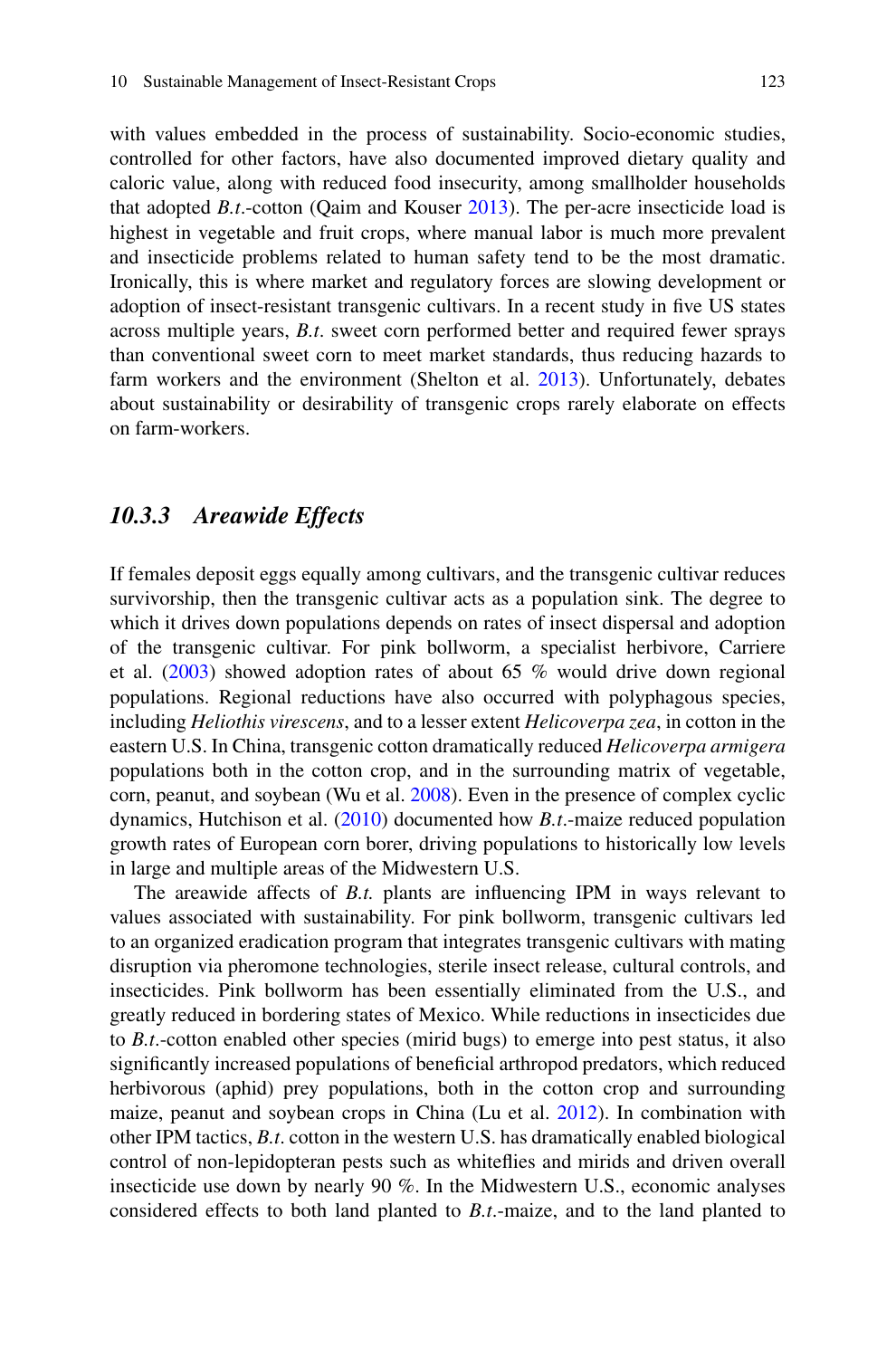non-*B.t*. cultivars. Cumulative benefits were \$3.2 billion in three states, with a surprisingly high percentage (75 %) accruing to non-*B.t*.-maize growers because the non-*B.t*. acreage did not carry the additional expense of the *B.t*.-seed. Similar high returns, and high fractions accruing to non-*B.t*. maize growers, occurred in an additional two states. Clearly, areawide effects—including eradication programs, reductions in insecticide use, increases in biocontrol, and economic savings—extend well beyond the boundaries of the planted crop.

Adoption patterns in the future could also be influenced by areawide effects. Theoretically, as populations decline, growers could shift to non-transgenic cultivars if they are available as elite hybrids, thus saving the appreciable cost of *B.t*.-seed, although some question if the non-*B.t*. hybrids will be available at a wide scale. Theoretically, both resistance management (discussed below) and maintenance of low populations could be achieved through spatio-temporal dynamics in adoption patterns at landscape and regional scales.

# *10.3.4 Evolution of Populations Resistant to the Transgenic Crop*

Deployment of insecticides or insect-resistant germplasm has never been static. For example, to manage Hessian fly, over 60 wheat cultivars have been released with antibiosis resistance. The pest, in turn, has evolved over 16 biotypes that can overcome antibiosis, and management programs include variable spatial deployments of resistant germplasm. Insects are incredibly adaptable, and 550 species include populations with resistance to one or more insecticides. Sole reliance on antibiosis traits, regardless of the plant-breeding technology or insecticide mode-of-action, often creates a "treadmill": a race between evolution of resistance and new trait development and deployment. Models to help manage this evolutionary process were established prior to the deployment of transgenic crops. These models estimate time to acquire resistance, defined as an increase in the frequency of a resistant allele, as a function of life history, fitness, and population genetics. Simulations and experiments considered varying deployment options, and how they affected the time to acquire resistance.

Insect-resistant transgenic crops were deployed in the U.S. only after a resistance management plan was defined and accepted by the U.S. Environmental Protection Agency. Although heavily critiqued, and often lacking enforcement, to our knowledge this is the first, and only, regulatory-mandated use of resistance management plans prior to deployment of any technology in agriculture. These plans typically rely on refuges of non-*B.t*. hosts, and assume that alleles conferring resistance are rare, so that very few individuals survive on the *B.t*.-crop. The non-*B.t*. hosts provide a relatively large population of susceptible individuals, and the plans assume the rare survivor on the *B.t*.-crop will have a much higher probability of mating with a susceptible individual, resulting in individuals that are heterozygous for the resistant allele. Expression of *B.t*. is typically targeted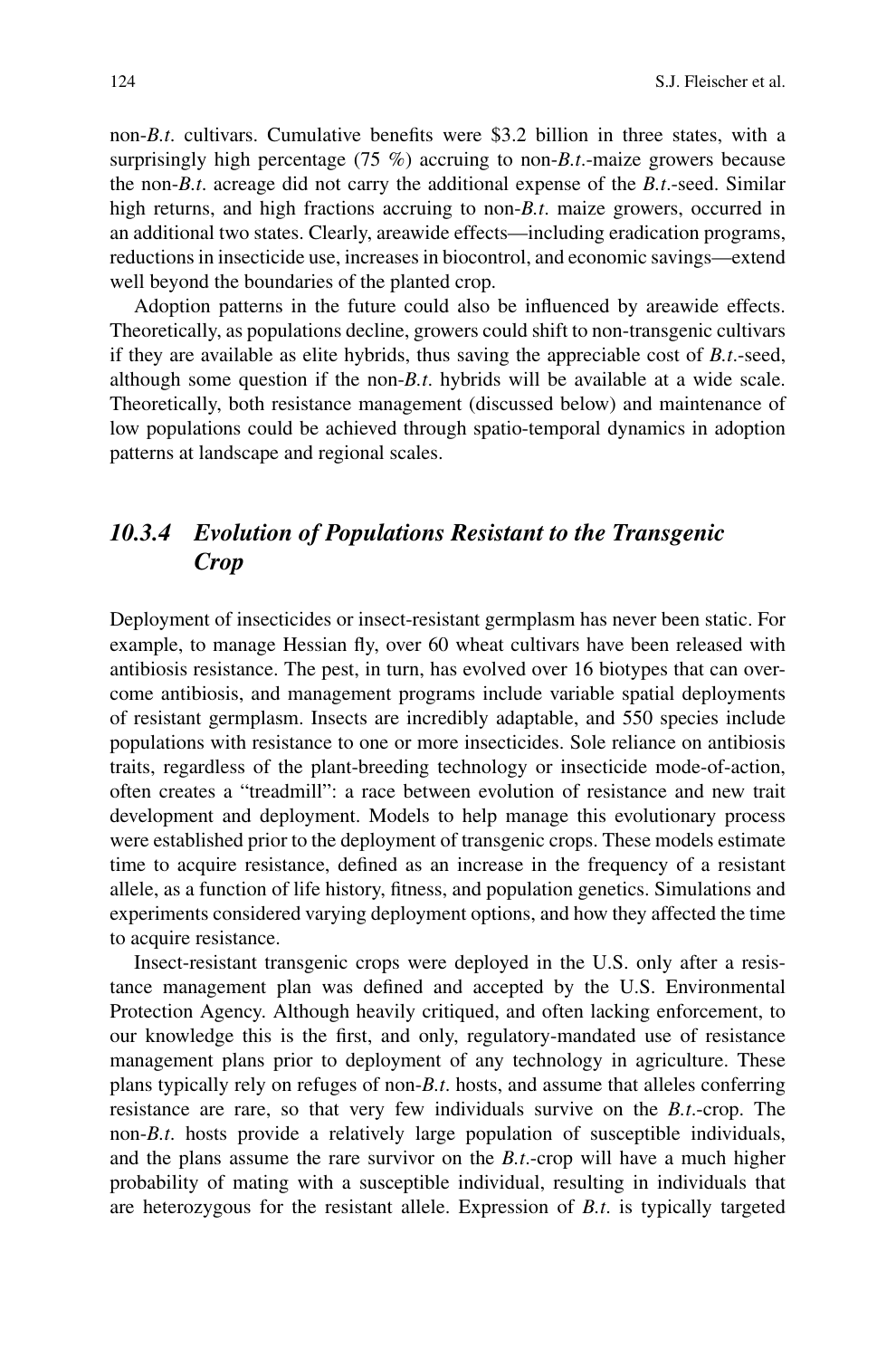sufficiently high to kill the heterozygote offspring. This is termed the "high-dose refuge" strategy. Additional assumptions inherent to the high-dose refuge strategy include random mating and single alleles conferring resistance. Additional factors that can contribute to delayed resistance include lower fitness or competitive abilities of individuals that manage to develop on the *B.t*.-crop. In the U.S. there have been many variations of refuge design, in terms of the percent of the crop ("structured refuge"), or non-crop alternative host ("unstructured refuge"), which serves as a source of susceptible individuals, and their spatial placement. The area required for planting to non-*B.t*. maize has varied from 5 to 50 %. For cotton, structured refuge has varied from 5 to 20 %. Spatial placements of structured refuges have varied from nearby blocks to seed mixes termed "refuge-in-a-bag". Refuge requirements for pink bollworm were suspended as the eradication program was deployed, with the assumption that sterile male releases were providing susceptible phenotypes. In one case for *H. zea*, carbon-isotope studies documented that non-crop plants were providing susceptible individuals, leading to inclusion of "non-structured refuges" in resistant management plans under certain circumstances. Work with *B.t.*-crucifer crops as a model system demonstrated that deployment of pyramided constructs prior to the deployment of single constructs delays resistance, and pyramided deployments are becoming more common. For certain cotton cultivars planted east of west Texas, where unstructured refuges contributed susceptible phenotypes and the cultivars included pyramided resistant genes, the structured refuge requirement has dropped to 0 %. Stacked constructs aimed at multiple insect species require refuge designs appropriate to each of the targeted species, which can be difficult due to their differing behaviors (e.g., dispersal patterns and how that influences mating probabilities). Different life stages of the insect may have different susceptibilities to the resistant trait, which may also be expressed at variable levels within the plant or during the plant's development, all of which affect the ability to consistently achieve a dose that kills heterozygous individuals. Thus, refuge designs change as new transgenic cultivars become commercialized, often with considerable debate among parties with conflicting interests.

Tabashnik et al. [\(2013\)](#page-12-12) suggested that field-evolved resistance has been delayed when the allele conferring resistance has a low initial frequency, refuges are abundant, and pyramided toxins are used. They define resistance as the "... genetically based decrease in susceptibility of a population ... caused by exposure to the toxin in the field", regardless of whether there are reductions in expected levels of control, or whether the insect was a pest that was expected to be controlled. By this definition, five insect species now include populations in specific locations that are resistant to *B.t.* crops. The degree to which this has affected pest control varies among populations and species. In maize, three species now exhibit sufficiently high resistance to a single protein in some populations to affect control. In the case of *B.t.* corn targeting corn rootworm larvae, the dose is not sufficiently high to meet criteria typically assumed to be necessary to achieve the "high-dose refuge" strategy, mating may not be random, resistance appears to be caused by more than a single allele and some of these may not be rare, and frequencies of fields with unexpected damage has recently been increasing. In cotton, two species have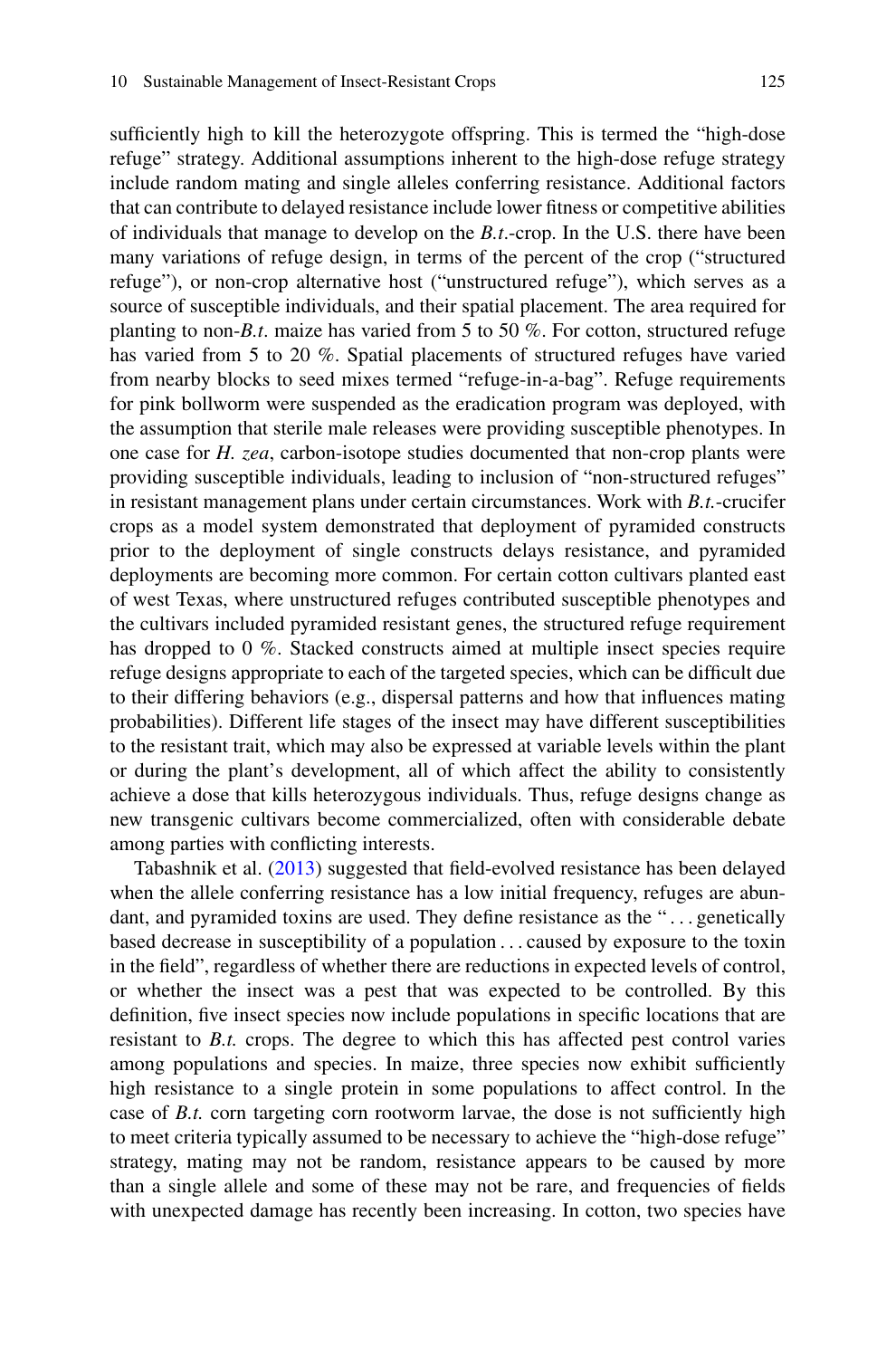evolved a level of resistance to result in significant field damage in specific locations of the world and to specific events. In all five cases, plants with pyramided *B.t.* proteins are currently still effective, although the reduced selection process that should be conferred by separate modes-of-action may be compromised when the efficacy of one of the proteins is compromised There are additional cases where the frequency of resistant alleles has increased, but not at a level that has affected pest control as of 2013. Various tactics have been implemented to manage resistant populations when resistance resulted in significantly reduced field control. In the first clear case of resistance resulting in field failure, one case of resistance on a Caribbean island, the transgenic cultivar was removed from the market in Puerto Rico. In another, there has been increased emphasis on crop rotation, and rotation among cultivars that express different *cry* genes. There has also been increased emphasis on development and deployment of pyramided constructs and adherence to established refuge requirements.

# **10.4 Summary**

Transgenic crops affect population densities of pest and beneficial insect species, biological control services, insecticide use patterns, pesticide poisoning of humans, and economics. Values relevant to discussions about sustainability exist for deployment of insect-resistant genetically engineered crops. Many examples document environmental and human health benefits in the first 17 years of adoption, which has been remarkably rapid where the technology has been allowed. The need for resistance management makes it clear that we are also dealing with effects on population genetics. The effects often occur at scales that transcend the land planted to the transgenic crop. Missing from many discussions, at least for vegetable and fruit crops, are effect on farm-workers. Sustainable management of insect-resistant transgenic crops requires consideration and management of regional effects of both densities and genetics of mobile insect populations.

The underlying assumption of IPM, that multiple and diverse management tactics are necessary to be more sustainable, continues to be highly relevant. Widescale adoption and over-reliance on only host plant resistance, especially when conferred via a single protein, creates exceptionally strong selection pressure, and insects have and will adapt with heritable changes in their genotypes and phenotypes. Insect resistance management (IRM), a component of IPM, is an integral part of deployment of transgenic cultivars. Sole reliance on a treadmill strategy with transgenic traits is not a sustainable strategy. Integration of insect-resistant traits with diverse pest management methods, through IPM, enables agriculture to also adapt and evolve, for management of the species targeted by the transgene(s), but also for the wider community of pest and beneficial species in the agroecosystems, and in the wider realm of changing markets, policies, and social and economic structures in which farmers operate.